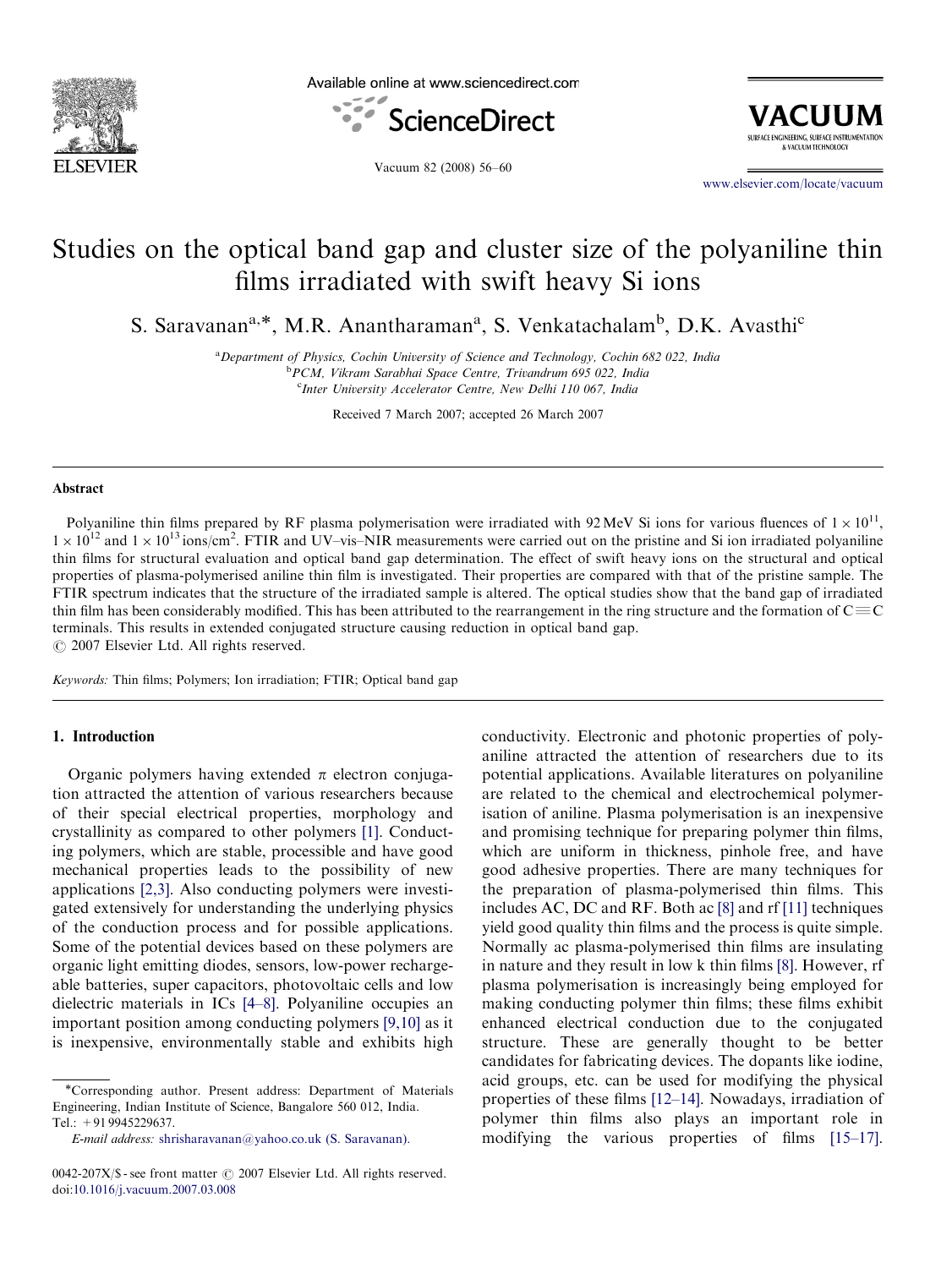The swift heavy-ion bombardment leads the breakage of covalent bonds, promotion of cross linkages, formation of carbon clusters, liberation of volatile species and in certain cases creation of new chemical bonds [\[18,19\]](#page-4-0). They also can induce changes in the electrical conductivity and optical band gap [\[20,21\].](#page-4-0) The irradiation of polymer thin films produces carbon clusters too and sometimes induces the formation of nanoclusters, which modifies the physical properties drastically [\[22,23\].](#page-4-0) With this motivation, the RF plasma-polymerised aniline thin films have been subjected to swift heavy-ion irradiation. The impact of swift heavy ions on the structural and optical properties of these films is investigated. The influence of various ion fluences on the optical band gap and the production of clusters are also studied.

In this paper, the effect of swift heavy ions on the structural and optical properties of plasma-polymerised aniline thin film is investigated. Dependence of energy density and cluster size of pristine polyaniline is compared with that of the irradiated polyaniline thin film samples.

## 2. Experimental

RF plasma polymerisation technique is employed for the deposition of polyaniline thin films. Details of the experimental setup are given elsewhere [\[11\].](#page-4-0) Polyaniline thin films fabricated by RF plasma polymerisation under optimum conditions are of thicknesses ranging from 1500 to 3000 Å. The thickness of the film was measured by using a homemade device based on Tolansky's interferometric method. The details of this method are cited elsewhere [\[11\].](#page-4-0)

Polyaniline thin films of area  $1 \times 1$  cm<sup>2</sup> were exposed to 92 MeV Si ions with the ion beam current  $\sim$ 3 pnA (particle nanoampere) in the material science irradiation facility of the Inter University Accelerator Centre, New Delhi. The irradiation was carried out in the fluence range of  $1 \times 10^{11}$ – $1 \times 10^{13}$  ions/cm<sup>2</sup>, which depends on the time of irradiation and the incident ion current.

IR spectra of monomer aniline, pristine and irradiated polyaniline samples in the range of  $4000-400$  cm<sup>-1</sup> were recorded by using Bruker EQUINOX 55 FTIR Spectrometer. Hitachi U3300 spectrophotometer was used for recording UV–vis absorption spectrum of the pristine and irradiated polyaniline samples.

#### 3. Results and discussion

#### 3.1. Structural studies

The FTIR spectra of pristine and irradiated polyaniline are reproduced in Fig. 1. The band assignments of the FTIR spectrum of polyaniline are compared with aniline. The extensive studies on the structural properties of pristine and irradiated polyaniline films are reported earlier [\[24\].](#page-4-0) The report reveals that the structure of SHI irradiated polyaniline is different from the pristine. The band assignments are given in [Table 1](#page-2-0). Based on the available



Fig. 1. FTIR spectra of polyaniline pristine and irradiated polyaniline at different fluences [\[24\].](#page-4-0)

literature, it is inferred that the hydrogen abstraction is a possibility during plasma polymerisation. From FTIR analysis, a plausible structure for RF plasma-polymerised aniline is proposed and is shown in [Fig. 2](#page-2-0).

The FTIR peaks assigned to the irradiated polyaniline are compared with the pristine polyaniline and are given in [Table 1.](#page-2-0) FTIR spectrum of irradiated polyaniline also shows broad peaks and the detailed explanation is reported [\[24\].](#page-4-0) However, in brief, it is observed that there is an intense shift in N–H and C–H stretching bands with respect to the pristine polyaniline sample. This indicates that the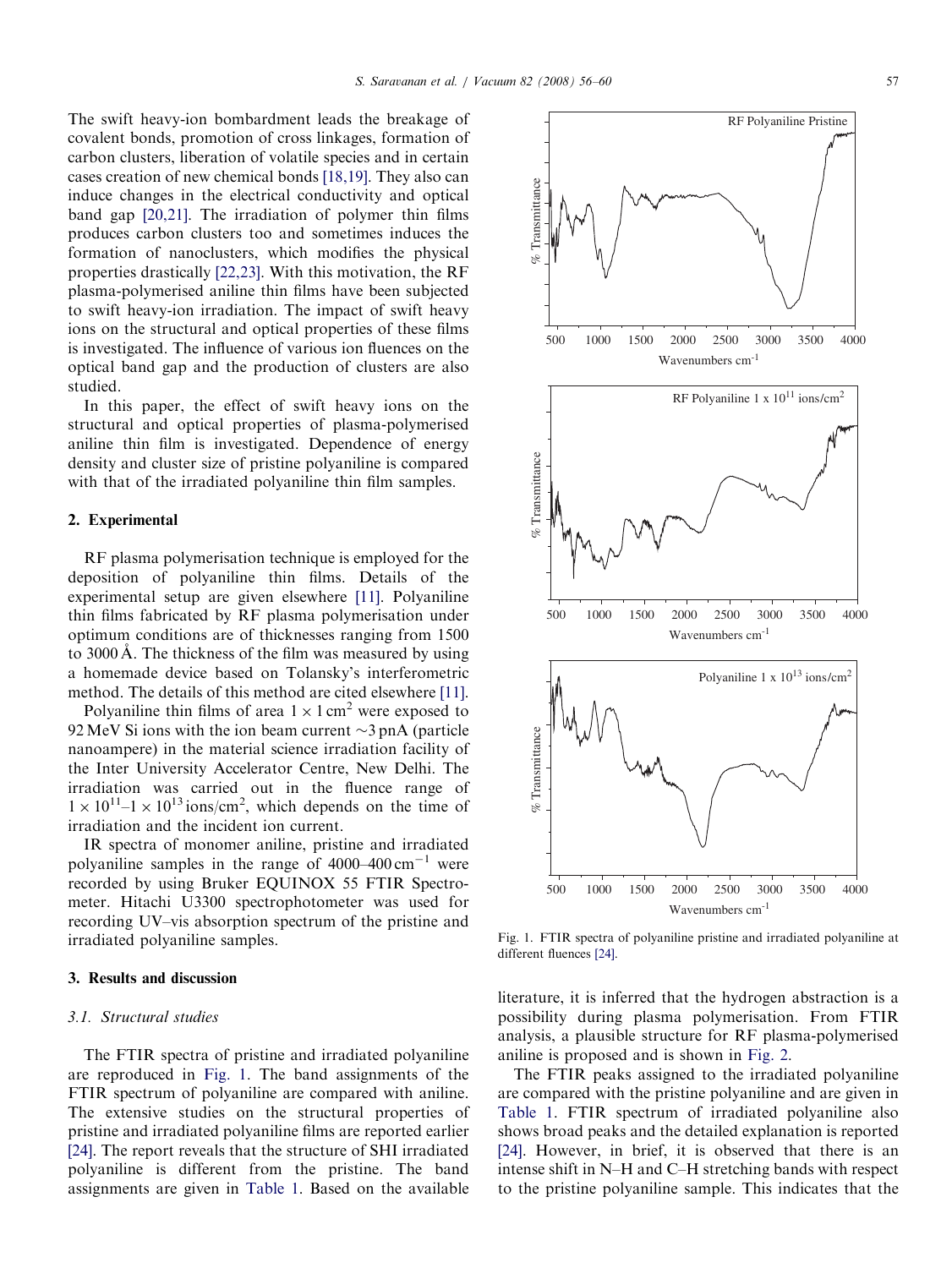<span id="page-2-0"></span>swift heavy-ion irradiation disturbs the polymer chain. Also there is no shift in peaks corresponding to the aromatic ring, which is an indirect evidence to the fact that the swift heavy-ion irradiation does not affect the aromatic ring. Apart from these fundamental spectral bands, the bands at 2132 and  $2183 \text{ cm}^{-1}$  are observed [\[25\]](#page-4-0) for film bombarded with fluence of  $1 \times 10^{11}$  and  $1 \times 10^{13}$  ions/cm<sup>2</sup>, respectively. This peak corresponds to  $C \equiv C$  group and the intensity of the peak increases with increase of fluence. Based on the above findings, a probable structure for the irradiated polyaniline is proposed and is shown in Fig. 3.

Table 1

FTIR assignments of polyaniline pristine and irradiated polyaniline at different fluences [\[24\]](#page-4-0)

| Assignment               | RF polyaniline |                                           |                                           |  |
|--------------------------|----------------|-------------------------------------------|-------------------------------------------|--|
|                          | Pristine       | Irradiated                                |                                           |  |
|                          |                | $1 \times 10^{11}$ ions/<br>$\text{cm}^2$ | $1 \times 10^{13}$ ions/<br>$\text{cm}^2$ |  |
| N-H vibration            | 3207           | 3353                                      | 3340                                      |  |
| $C-H$ stretch            | 2883           | 3058                                      | 3058                                      |  |
|                          | 2834           | 2875                                      | 2873                                      |  |
| $C \equiv C$             |                | 2132                                      | 2183                                      |  |
| Ring stretch             | 1656           | 1664                                      | 1565                                      |  |
|                          | 1423           | 1436                                      | 1548                                      |  |
| $C-H$ in plane           | 1059           | 1037                                      |                                           |  |
| deformation              |                |                                           |                                           |  |
| $C-N$ stretch            | 971            | 973                                       | 975                                       |  |
|                          |                |                                           | 1326                                      |  |
| Substituted benzene ring | 783<br>676     | 804                                       | 825                                       |  |



Fig. 4. UV–vis spectra of pristine and irradiated polyaniline.



Fig. 5. UV–vis spectra of polyaniline pristine and irradiated polyaniline at different fluences.



Fig. 2. Structure of RF plasma-polymerised aniline.



Fig. 3. Structure of RF plasma-polymerised SHI irradiated aniline.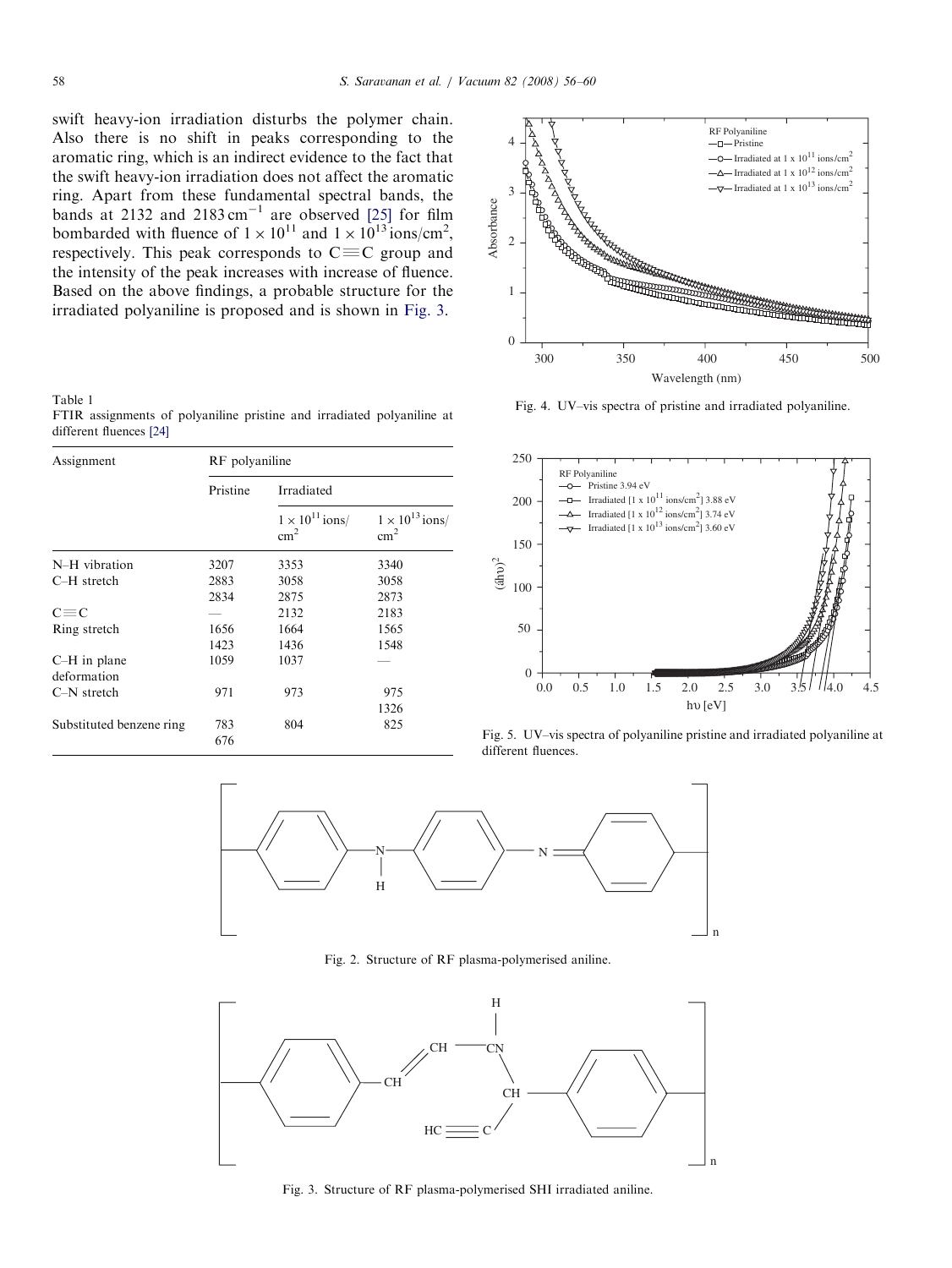| Polymer     | Ion energy (MeV) | Fluence (ions/cm <sup>2</sup> )                              | Energy density $(eV/A^3)$                                               | $E_{\rm o}$ (eV)             | Cluster size (no. of carbon atoms) |
|-------------|------------------|--------------------------------------------------------------|-------------------------------------------------------------------------|------------------------------|------------------------------------|
| Polyaniline | 92               | $1\times10^{11}$<br>$1 \times 10^{12}$<br>$1 \times 10^{13}$ | $1.56 \times 10^{-3}$<br>$1.56 \times 10^{-2}$<br>$1.56 \times 10^{-1}$ | 3.94<br>3.88<br>3.74<br>3.60 | 78<br>84<br>90                     |

Table 2 Optical band gap and cluster sizes for the polyaniline thin films irradiated at different fluences

### 3.2. Optical studies

The absorbance edge of the UV–vis spectra of pristine and silicon irradiated polyaniline is as shown in [Fig. 4.](#page-2-0) The absorbance in aromatic compounds is due to the  $\pi$  to  $\pi^*$ transition. This is very sensitive to the change in the environment around the phenyl ring [\[22\]](#page-4-0). From [Fig. 4,](#page-2-0) it is seen that the absorption edge increases with increase of SHI irradiation. This is due to the increase in conjugated unsaturated bonds.

The photon absorption in many amorphous materials is found to obey the Tauc relation [\[26\],](#page-4-0) which is of the form

$$
\alpha h v = B(hv - E_g)^n,\tag{1}
$$

where  $\alpha$  is the absorption coefficient, hv the photon energy,  $B$  a constant and the index  $n$  is related to the distribution of the density of states. The index  $n$  has discrete values like 1/2, 3/2, 2 or more depending on whether the transition is direct or indirect and allowed or forbidden, respectively. In the direct and allowed cases, the index  $n = 1/2$  whereas for the direct but forbidden cases it is 3/2. But for the indirect and allowed cases  $n = 2$  and for the forbidden cases it will be 3 or more.

The absorbance is plotted against the photon energy for polyaniline pristine and the irradiated polyaniline thin films. A satisfactory fit is obtained for  $n = 1/2$  showing the existence of direct allowed band gap and is depicted in [Fig. 5](#page-2-0). The intercept of this plot on the photon energy axis gives the band gap of the samples. From [Fig. 5](#page-2-0), it is clear that there exists a decrease in band gap for the irradiated thin films. The band gap decreases with increase of ion fluence. It can be seen that while pristine polyaniline exhibits a band gap 3.94 eV, polyaniline irradiated with fluence of  $1 \times 10^{13}$  ions/cm<sup>2</sup> has a band gap of 3.60 eV. During irradiation hydrogen and other gases are released from the polymeric materials, which causes the enrichment of carbon atoms leading to the formation of hydrogenated amorphous carbon with optical energy gap depending on the H/C atom ratio [\[19\]](#page-4-0). The bombardment of swift heavy ions results in rearrangement and bond shifting which leads to ring opening in which  $C\equiv C$  terminals are formed. In this process, the resulting product having conjugated unsaturated bond structure causes the decrease in the optical band gap.

Carbonaceous clusters are generally assumed to induce conductivity and band gap energy is linked to cluster size. According to this, the relation between the number of carbon hexagon rings in the cluster  $(M)$  and the band gap is given by [\[22\]](#page-4-0)

$$
E_{\rm g} = 2|\beta| M^{-0.5},\tag{2}
$$

where  $2\beta$  is the band structure energy of a pair of adjacent  $\pi$  sites and  $\beta$  is  $-2.9 \text{ eV}$  for a six-membered carbon ring. But Fink et al. showed that the Robertson equation underestimates the cluster size in irradiated polymers. Hence Fink et al. [\[23\]](#page-4-0) assumed that the cluster structure is like a bukminsterfullerence structure, i.e.,  $C_{60}$  ring instead of  $C_6$  ring. With this assumption they [\[22\]](#page-4-0) formulated an expression which is given as follows:

$$
E_{\rm g} = \frac{34.3}{\sqrt{N}},\tag{3}
$$

where  $N$  is the number of carbon atoms per cluster. By using this the cluster size, number of carbon atoms for an irradiated polyaniline is calculated and is shown in Table 2.

The cluster size for pristine and irradiated polyaniline varies from 75 to 90 carbon atoms. The cluster size in pristine polyaniline is due to the density fluctuations in the polymer structure. Available literature [\[22\]](#page-4-0) shows that the cluster formation in the case of high-energy heavy ion impact starts at a minimum electronic energy density of around  $10^{-3}$  eV/Å. According to this, the formation of cluster in the polyaniline begins at the ion fluence  $1 \times 10^{11}$  ions/cm<sup>2</sup>. It is also reported that the cluster size increases with increase of complexity of monomeric units. From FTIR studies it is seen that the conjugation of plasma-polymerised aniline increases with increase of ion fluence because of the opening of the benzene ring and formation of  $C \equiv C$  group.

## 4. Conclusion

Polyaniline thin films prepared by employing RF plasma polymerisation are irradiated successfully with swift heavy silicon ions at different fluences. FTIR spectral results are compared with the standard data and based on the FTIR analysis the structure for the pristine polyaniline and the irradiated polyaniline are proposed. The change in optical band gap for irradiated samples are evaluated and it is found that the optical band gap reduces with increase of fluence. From the absorbance studies, the numbers of clusters for pristine and irradiated polyaniline is calculated.